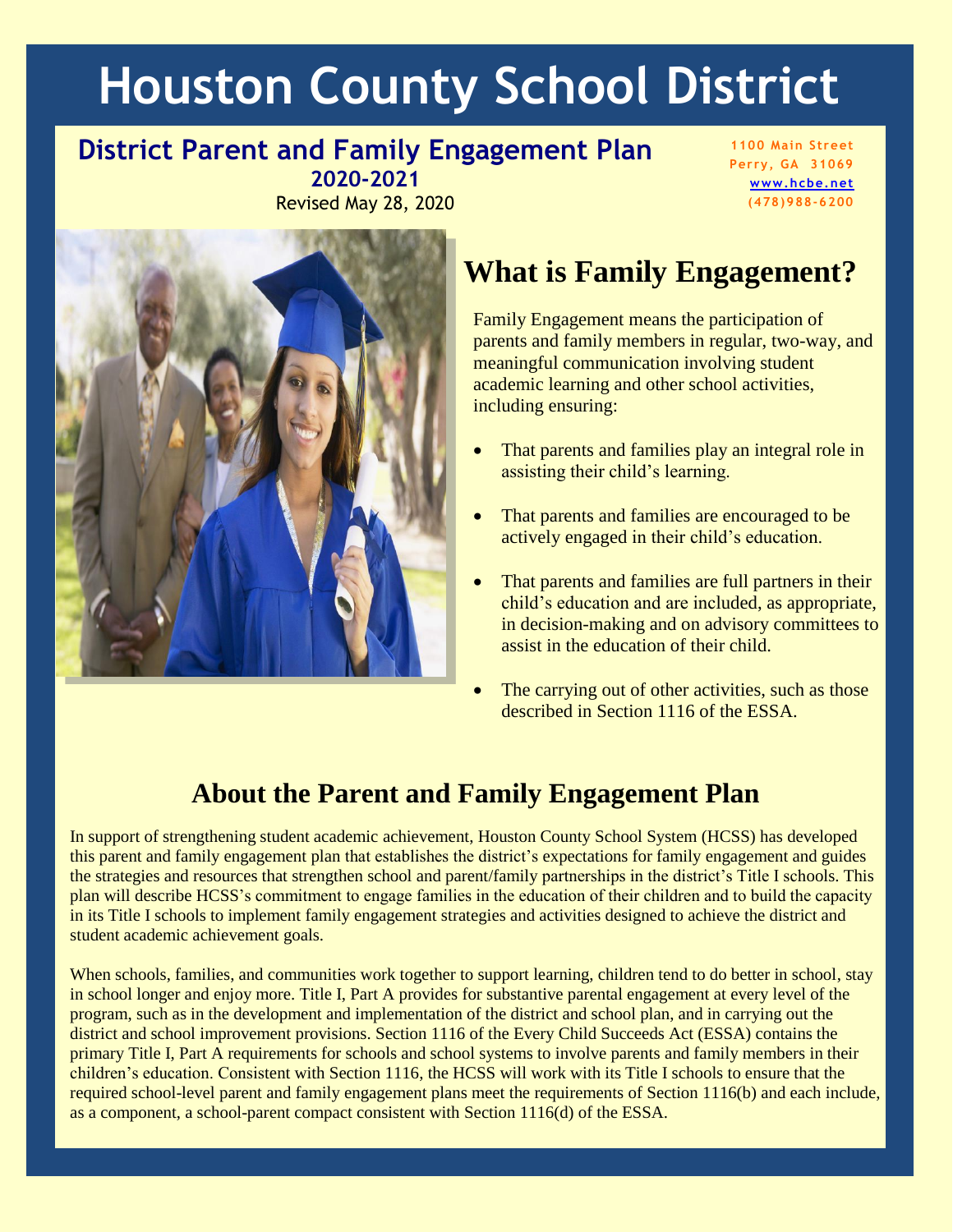### **Jointly Developed**

HCSS provides stakeholders e.g., parents, teachers, students, school officials, community agencies, and government representatives multiple opportunities to jointly develop, review and revise Title I documents including the Parent and Family Engagement Plan. The Federal Programs Director and District Parent Engagement Coordinator will host a Shared Decision Making (SDM) meeting annually. Stakeholders will be informed and invited to participate in the meetings via announcements posted on the district and school websites, media press release, social media, and flyers in Title I schools. Stakeholders attending the meeting will receive information and will be able to share in the discussion regarding Federal Programs, System Achievement Data, Federal Program Plans, Budgets and Comprehensive LEA Improvement Plan (CLIP). Stakeholders are welcome to complete feedback cards during the SDM meetings and/or at any time on the district website. All feedback received by June will be included in the plans for the 2020-2021 school year.

Upon final revision, the district Parent and Family Engagement Plan will be incorporated into the CLIP which is submitted to the state.

The District Parent and Family Engagement Plan will be made available on the district and Title I schools' websites, during the Annual Title I School Meetings and in the schools' Parent Resource Centers.

*"When schools, families and communities work together to support learning, children tend to do better in school stay in school longer and enjoy school more."* 

### **Strengthening Our Schools**

The Federal Programs Director and/or District Family Engagement Coordinator will provide professional learning/technical assistance to principals and school-level Family Engagement Coordinators on a regular basis through planned meetings, onsite visits, webinars, emails and phone calls to ensure parental engagement requirements are being met. Assistance will be provided to Title I schools in the development and implementation of a 1-Year Action Plan that includes a minimum of seven capacity building, academically-focused parent events, as well as, activities that support a welcoming school environment. Throughout the year, Title I schools will be given guidance and timelines to follow. These notifications and resources will help them improve and strengthen family engagement. A Welcome Back Title I Meeting will be held in July for principals, coordinators and other staff members to officially kick-off the new school year and set the tone for family engagement. Additionally, a Mid-Year Meeting will take place early in the second semester and will provide Title I program updates, state of the program information, program evaluation documentation and steps for preparing for the upcoming school year.



### **Reservation of Funds**

The HCSS will reserve 1 percent from the total amount of Title I funds it receives in FY21 to carry out the parent and family engagement requirements listed in this plan and as described in Section 1116 of the ESSA. The HCSS will distribute 90 percent of the reserved amount to Title I schools unless all Title I principals agree for the reserved amount to remain at the district level to support district and school level family engagement programs and activities. The district will provide clear guidance and communication to assist each Title I school in developing an adequate parental engagement budget that addresses their needs assessment and parent recommendations.

Each Title I school will host an annual Share Decision Making Meeting and will conduct a parent survey in the spring to gather input and suggestions on how these parental engagement funds will be used in the upcoming year at the district and school-level. Feedback cards and minutes from these meetings will be reviewed by the district to determine areas of need for the upcoming school year and consider changes to the parental engagement budget.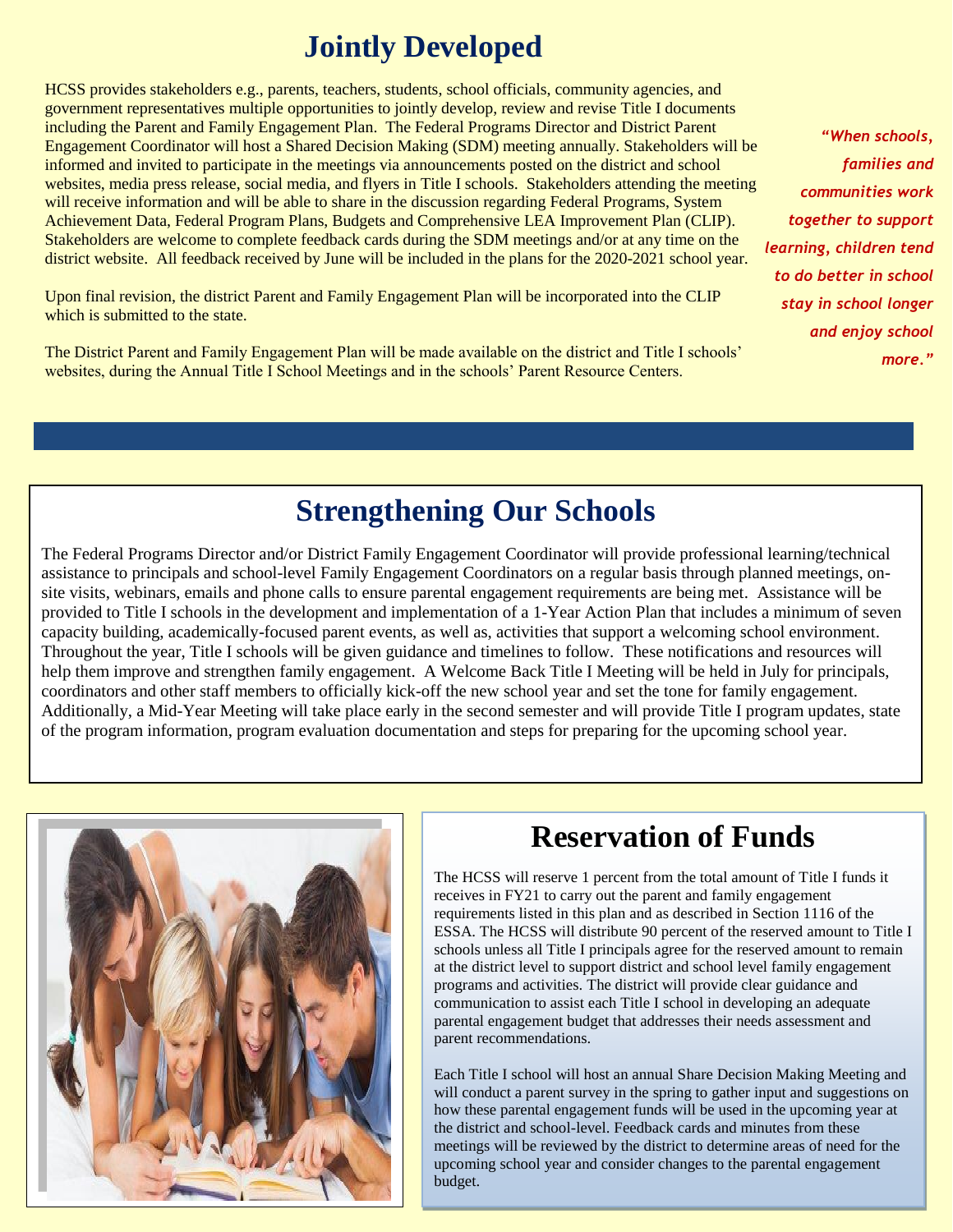# **Opportunities for Shared Decision Making**

Input and suggestions from parents and family members are an essential component of the district and school improvement plans that are developed each year. All parents of students eligible to receive Title I services are invited to attend an input meeting described in this section to share their ideas and suggestions to help the district, schools, and students to reach our student academic achievement goals.

#### **District Shared Decision Making Meeting** *~ Spring 2021*

All stakeholders are welcome to hear the latest updates from the Houston County School District as well as review and provide input into the district Parent and Family Engagement Plan and the Comprehensive LEA Improvement Plan for the 2020-2021 school year. Notices regarding this meeting will appear local newspapers, will be posted in Title I schools and on social media in advance of the meetings. The district will also communicate information regarding this meeting on the district and Title I schools' websites. The meeting takes place at a local library and is held at convenient time. A portion of the meeting will be dedicated to round table discussions. This strategy will allow stakeholders the opportunity to provide input and to collaborate with other parents and district personnel.

#### **School-level Share Decision Making Meetings ~** *Spring 2021*

Each Title I school will host a meeting for parents to participate in discussions to review the School Improvement Plan, the school's parent and family engagement plan, school-parent compacts, as well as, provide input on the parental engagement budget and parental engagement programs. Each Title I school will advertise the meeting notifying parents about the date and time through multiple means. These means include but are not limited to school website, social media, invitations, school messenger, flyers, newsletter, email, text message and Class Dojo. Schools will also hold a SDM meeting for their faculty.

#### **Parent Action Team Meetings ~** *On-going*

Each Title I school may have a Parent Action Team that meets at least twice a year. All families are invited and encouraged to participate.

#### **Title I Parent Satisfaction Survey** *~ Spring 2021*

Parent input on the use of Title I funds to support family engagement programs will be provided through the annual district survey. The survey will contain questions related to the family engagement budget, welcoming climate, academic support and shared decision making.

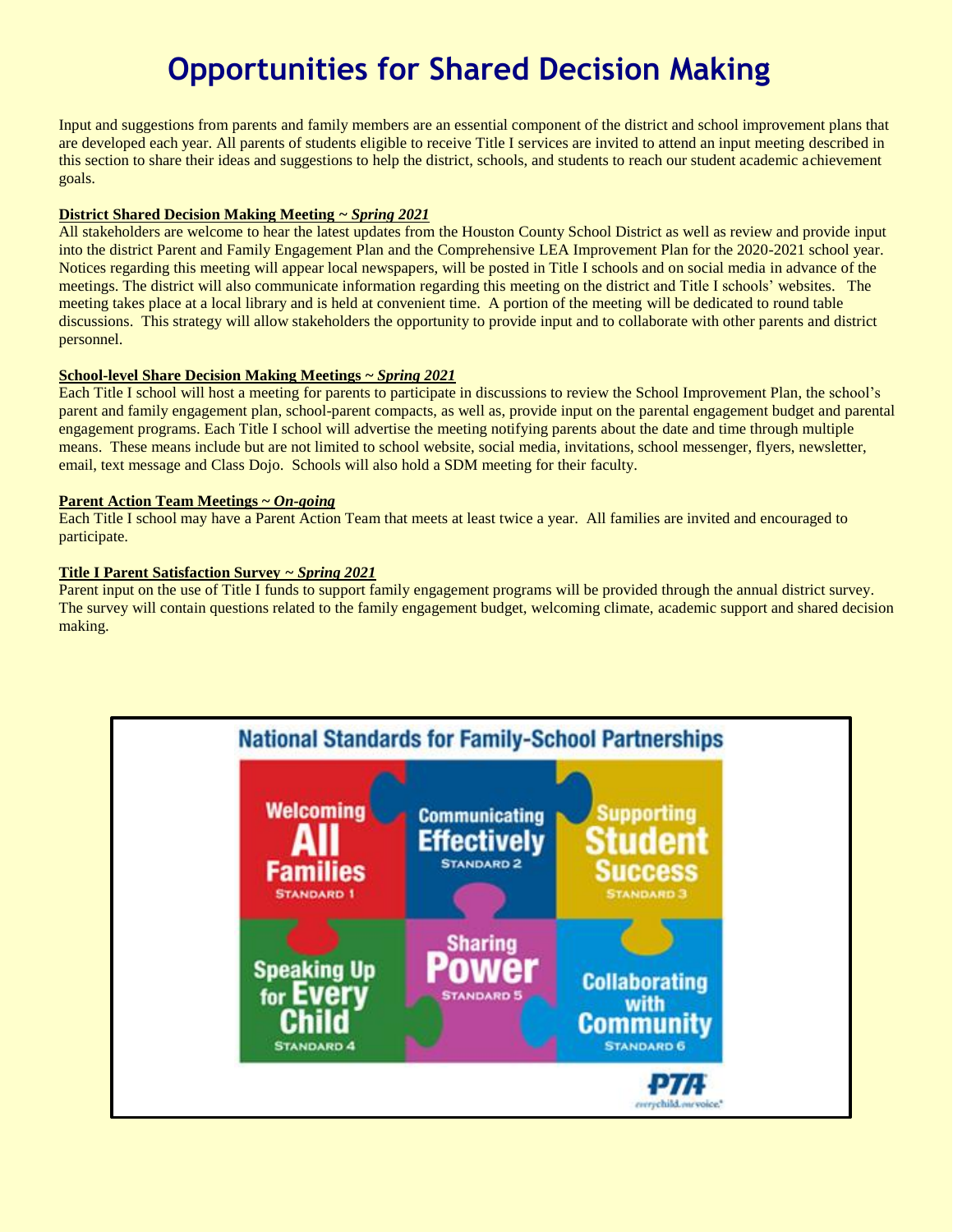# **Building School and Parent Capacity**

The HCSS will build the schools' and parents' capacity for strong parental engagement, in order to ensure effective engagement of parents and families to support a partnership among the Title I schools, parents, and the community to improve student academic achievement through the following districtwide activities and programs.

- HCSS will work with its Title I schools to provide assistance to parents in understanding state and district academic information connected to their student's learning and progress, as well as information regarding the Title I program. The HCSS will establish*, Parent University*, an online resource for parents to gain knowledge about Georgia Standards of Excellence and the achievement standards, as well as, the required assessments for Georgia students including alternative forms of assessment. The online resource will be posted on the district website under the Federal Programs link.
- HCSS will provide a page on the district website that will contain resources and materials, including parent guides, study guides, and practice assessments, to help parents work with their children at home. Copies of these materials will be made available at all Title I schools for those families who may have limited internet access, including copies in Spanish.
- HCSS will assist parents with understanding Infinite Campus, the online student information system, and other digital educational resources, by working with Title I schools to host workshops and on-going drop-in opportunities for parents. Dates and times for these workshops and drop-in visits will be determined and announced by each individual school. Schools may request assistance from the district's technology support staff if needed.
- HCSS will coordinate and integrate the district's family engagement programs with the Head Start program and other state funded preschool programs in the district by inviting faculty and staff from those programs to attend planning meetings focused on family engagement activities. HCSS will ensure that its Title I schools coordinate efforts with Pre-K and Head Start programs to provide information and workshops on school readiness and the importance of family engagement. "Away to K", PACT time, and school tours are examples of coordinated events that may be provided for the parents of students participating in these early education programs. This effort will help families with the transition from these programs to Houston County School's kindergarten classrooms. Elementary level school personnel are encouraged to invite families to their parental engagement workshops throughout the year. The district will publish a Kindergarten Readiness Booklet that will be available on the district website and in all Parent Resource Centers.
- HCSS will take the following actions to ensure that information related to school and parent programs, meetings and other activities is sent to parents in an understandable and uniform format to the extent practicable, in language that parents can understand: The district will provide required documents and other pertinent information in an understandable format, and to the extent practicable, in a language parents understand. The district and Title I schools shall communicate regularly with parents through a variety of media, including but not limited to:

Title I Parent Handbook, parent-teacher conferences, parent workshops/events, Parent Resource Centers, newsletters, flyers, emails, online group meeting platforms, websites, school messenger system, school marquees, and social media. All information will be presented in a parent-friendly language.

The districts shall employ a translator to assist in this effort.

Personnel at the Central Registration complex shall further assist families when culture and language may be barriers.

The district will inform school personnel that all parents must be invited to parent and family engagement planning meetings, academic events, and shared decision making opportunities using multiple forms of advertisements.

 HCSS will conduct multiple trainings during the school year for principals and family engagement coordinators to learn and discuss strategies to increase family engagement, improve school-family communication, use data to revise plans and compacts, use of the compact during conferencing, and build ties with parents and the community. These trainings will be redelivered to the faculty and staff of Title I schools. The district family engagement coordinator will visit each Title I school to review and discuss family engagement requirements and initiatives.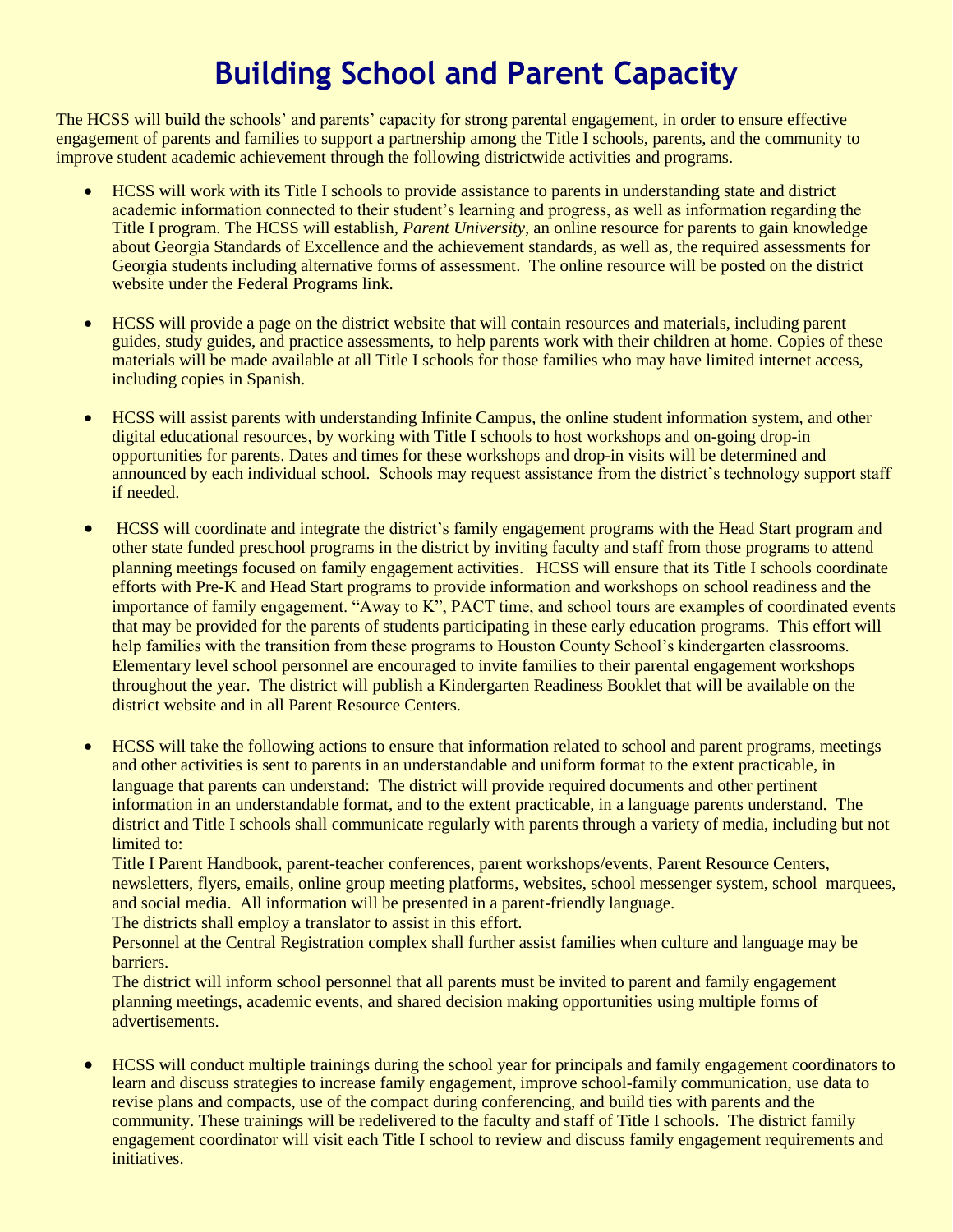# **Building School and Parent Capacity**

- Title I schools with assistance from the District Family Engagement Coordinator will offer parent workshops/activities and a number of volunteer opportunities on a regular basis, at various times, and to the extent practicable provide services to eliminate parental engagement barriers. Each school will provide a minimum of seven (7) family-focused academic based activities a year. These capacity building events must provide families with useful strategies that are linked to learning and are aligned with the goals identified by the school.
- Title I schools must also provide print or digital materials in the form of brochures, pamphlets, newsletters, and make available website links that assist parents in understanding topics such as: Georgia Standards of Excellence, College and Career Readiness Performance Index (CCRPI), Georgia Milestone Assessment (End-of-Course and End-of-Grade) Benchmark Tests, Record of Progress, Writing Assessments, How to Monitor their Child's Progress, Help with Homework, and How to Work with Educators. These strategies and topics are covered during events such as Open House, Parent-Teacher Conferences, Subject Area/Curriculum Nights, Open Classroom Time, Lunch & Learn, and Evening Advisement.
- Title schools will also offer events such as Meet and Greet, Holiday Lunch, Fall Festival, Family Fitness, Military Appreciation, Community Resource Fairs that help build a welcoming climate and a strong relationship between families and schools.
- HCSS shall notify families of the ESSA Designation of each Title I school.
- The district and schools will utilize resources provided through the Georgia Department of Education and through GaDOE Parent Engagement Program.
- All parents with student(s) in a Title I school will receive a Title I Parent Handbook. This handbook will contain the following notices: School-level Parent and Family Engagement Plan, School-Parent Compact, Parents' Rights to Know Teacher and Paraprofessional Qualifications letter, Complaint Procedure and Copyright Awareness Notification.
- All Title I schools shall hold an Annual Title I Meeting at a convenient time within the first six weeks of school. During the meeting, each school is to inform parents about the purpose, goals, guidelines and expectations of the Title I program.
- Title I schools shall maintain a Parent Resource Center that is strategically located within the school building. Schools shall be responsible for notifying parents about the center's location, hours of operation and available resources. Parent Resource Centers shall provide learning opportunities for parents that promote literacy, parental development, learning at home, information about Title I, communication and decision making.
- The district will recommend that Title I schools send representatives to workshops/conferences related to family engagement, as well as, participate in webinar series provided by the Georgia Department of Education.
- School-level family engagement coordinators will provide meaningful training to school staff that encourages a welcoming atmosphere and promotes the importance of family engagement at least four times a year.